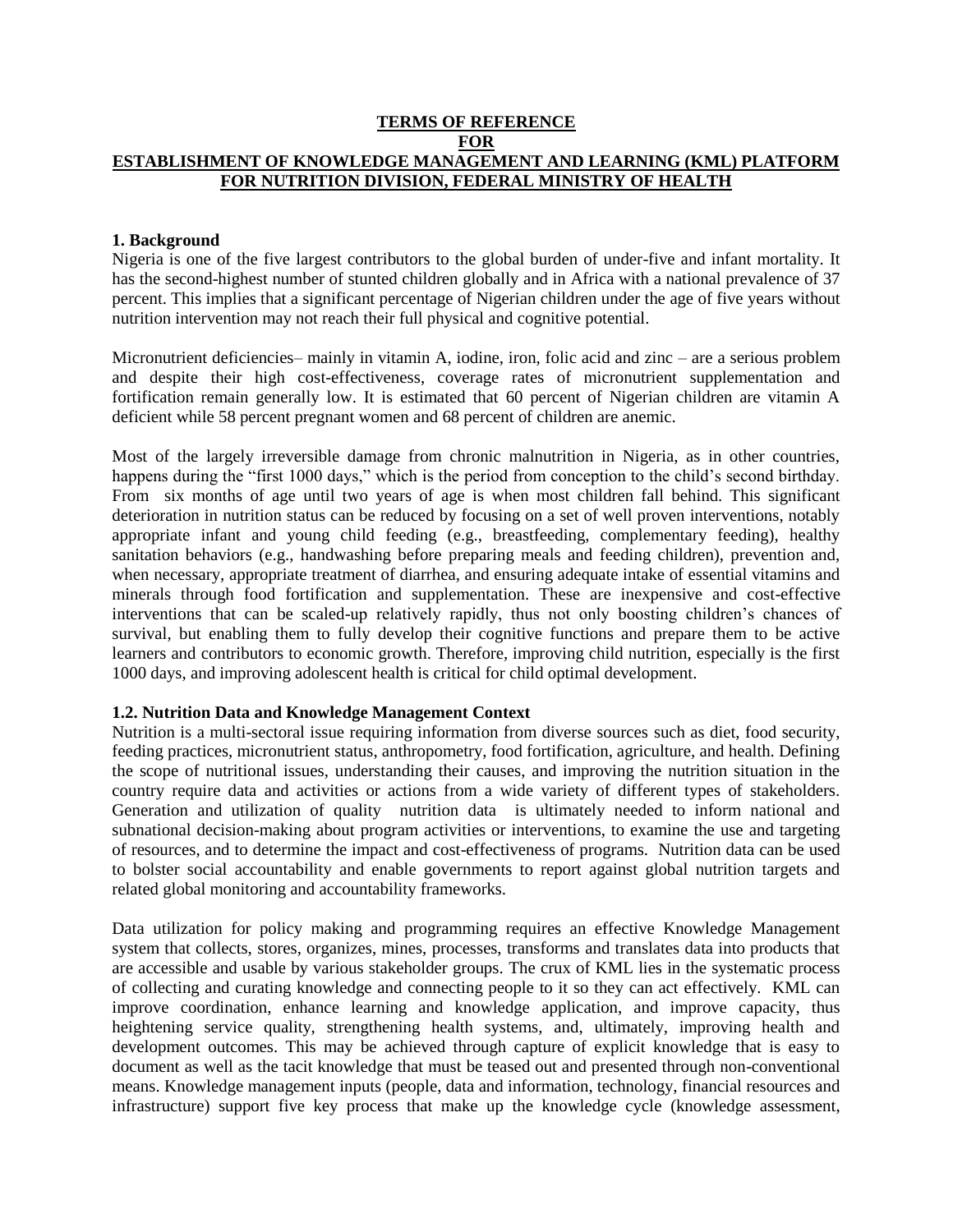generation, capture, synthesis, and sharing) that, in various permutations and combinations, creates Knowledge Management outputs, or tools for its captive audience.

## **2. Accelerating Nutrition Results in Nigeria (ANRiN) project**

The ANRiN project with US\$ 232 million financing from the International Development Association (IDA) and Global Financing Facility (GFF), was approved in June of 2018 to be implemented in twelve states with the development objective to increase utilization of quality, cost-effective nutrition services for pregnant and lactating women, adolescent girls and children under five years of age. One of the states will additionally host interventions to expand the utilization of quality adolescent health services.

ANRiN project is a testing ground for innovations and new ways of service delivery, in 12 high malnutrition burden states that represent all six geographical zones of Nigeria. It proposes to achieve its development objective through two components, namely: (i) Basic package of nutrition services at the community level through performance-based contracts (PBCs) with non-state actors (NSAs); and (ii) Strengthen stewardship and project management role of federal and state level project implementing agencies to plan, budget, implement, monitor, and learn from large-scale nutrition programs, especially communication for social and behavior change; Multi-sectoral coordination and accountability for nutrition results; Knowledge Management and Learning; Research and Nutrition Information Systems through disbursement-linked indicators (DLIs). Implementation arrangements are such that the state-level Project Implementation Units (PIUs) will be responsible for managing the PBCs with the NSAs, and the federal level Project Management Unit (PMU) will support national efforts in social and behavior change communication (SBCC) and research studies to advance the knowledge base on discrete aspects of nutrition.

## **2.1. Nutrition Division, Federal Ministry of Health**

The Nutrition Division of the Department of Family Health (DFH), Federal Ministry of Health (FMOH), as a core federal implementing agency of ANRiN, is tasked with deploying and maintaining the Knowledge Management and Learning platform to be effectively leveraged by all nutrition and health stakeholders. The platform will be institutionalized within the department and foster evidence gathering, management and transfer of appropriately packaged knowledge in concert with key nutrition stakeholders in Nigeria. To capacitate and strengthen its stewardship for knowledge management, the Nutrition Division will be supported by a technical agency/consortium. The KML unit and its TA Consortium will be complemented in their function by the KML Technical Partner financed by the Power of Nutrition BETF managed by the World Bank Task Team to kick start KML interventions in 2021.

In view of this, the Nutrition Division seeks to engage a KML firm/consortium to serve as the technical agency for the development and deployment of a KML platform which will be domiciled in the Division.

# **3. Principles of KML in ANRiN**

- Maximize use of routine and existing/planned survey data
- Not collect data that will not be used
- Ensure high quality data for decision making
- Build capacity of implementers to demand, generate, and use high quality data and policy makers to demand and use data to adapt policies
- Encourage cost-effective means of generating data
- Ensure inclusion of beneficiary inputs in identifying learning questions around nutrition, and testing approaches
- Ensure open data access

# **4.Objectives of the assignment**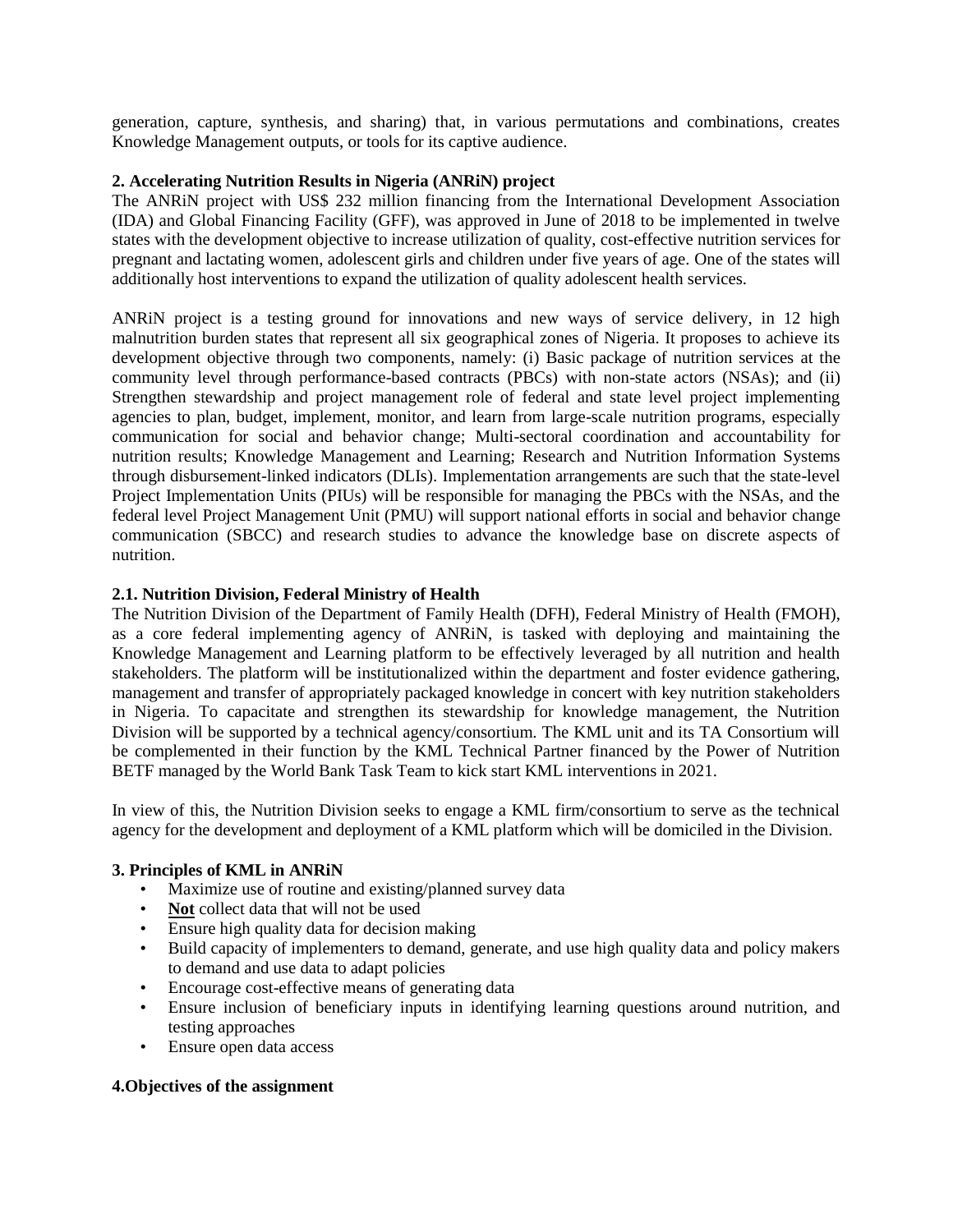- To develop, deploy, maintain and manage a Knowledge Management and Learning (KML) platform that can be effectively leveraged by all nutrition and health stakeholders in Nigeria.
- To capture and share evidence of new knowledge and lessons emerging from the ANRiN project and from other nutrition initiatives in Nigeria and comparative contexts for increased awareness, knowledge transfer and uptake of services.
- To promote use of data to enhance project effectiveness and advance evidence-based policy development and programming for improved nutrition outcomes in Nigeria.

## **5. Scope of Work**

- i. Plan execute and report on implementation progress of the agreed KML work program for nutrition for the lifetime of ANRiN;
- ii. Develop and deploy an efficient, robust and innovative KML platform to increase awareness, uptake of services, knowledge transfer amongst stakeholders, and operational efficiencies which will inform the use of data to update policy and practice.
- iii. Collate and manage data, evidence and programmatic knowledge from international and national experience in an accessible repository for nutrition in Nigeria;
- iv. Analyze and synthesize data and information from MIS, household surveys (SMART/DHS/NFCMS and others) and studies (impact evaluations, process evaluations and other implementation research) on health and nutrition to inform programmatic decisions of policy makers and programmers at federal and state levels;
- v. Contribute to the development of knowledge products that capture technical lessons and evidence from ANRiN and related programs for various stakeholder groups including policymakers, programmers, financiers, academia, etc.
- vi. Support the hosting of the annual results conference including contributing to the curation of emerging lessons and results from the project;
- vii. Support sensitization, engagement and relationship management of a wide range of stakeholders in the business of quality knowledge generation (government, DPs, academia) to facilitate bi-lateral learning and sharing;
- viii.Establish, facilitate, maintain and manage vibrant communities of practice for nutrition;
- ix. Facilitate knowledge transfer by contributing to other platforms for KML through journal supplements, nutrition newsletters, blogs, pictorials etc.; and
- x. Facilitate learning visits.

# **6. Contract Duration:**

The contract will be valid till 31<sup>st</sup> December 2023 subject to satisfactory performance.

# **7. Qualification of Firm**

- A consortium with a mix of international and national organizations or an international entity with local presence.
- Demonstrated experience of having undertaken at least three Knowledge Management assignments of similar scope, scale or complexity in the last five years.
- Experience in the Nigeria or the Africa Region will be considered an advantage.
- Demonstrated evidence of developing and implementing Knowledge Management strategies through the knowledge management cycle including creation, capture, storage, synthesis and sharing of knowledge and lessons.
- Demonstrated capability to develop and manage bespoke or SharePoint knowledge management platforms.
- Demonstrated track record designing and facilitating learning processes for best practice capitalization including multi-stakeholder workshops and conferences.
- Demonstrated turnover of at least US\$500,000 annually in the last three years.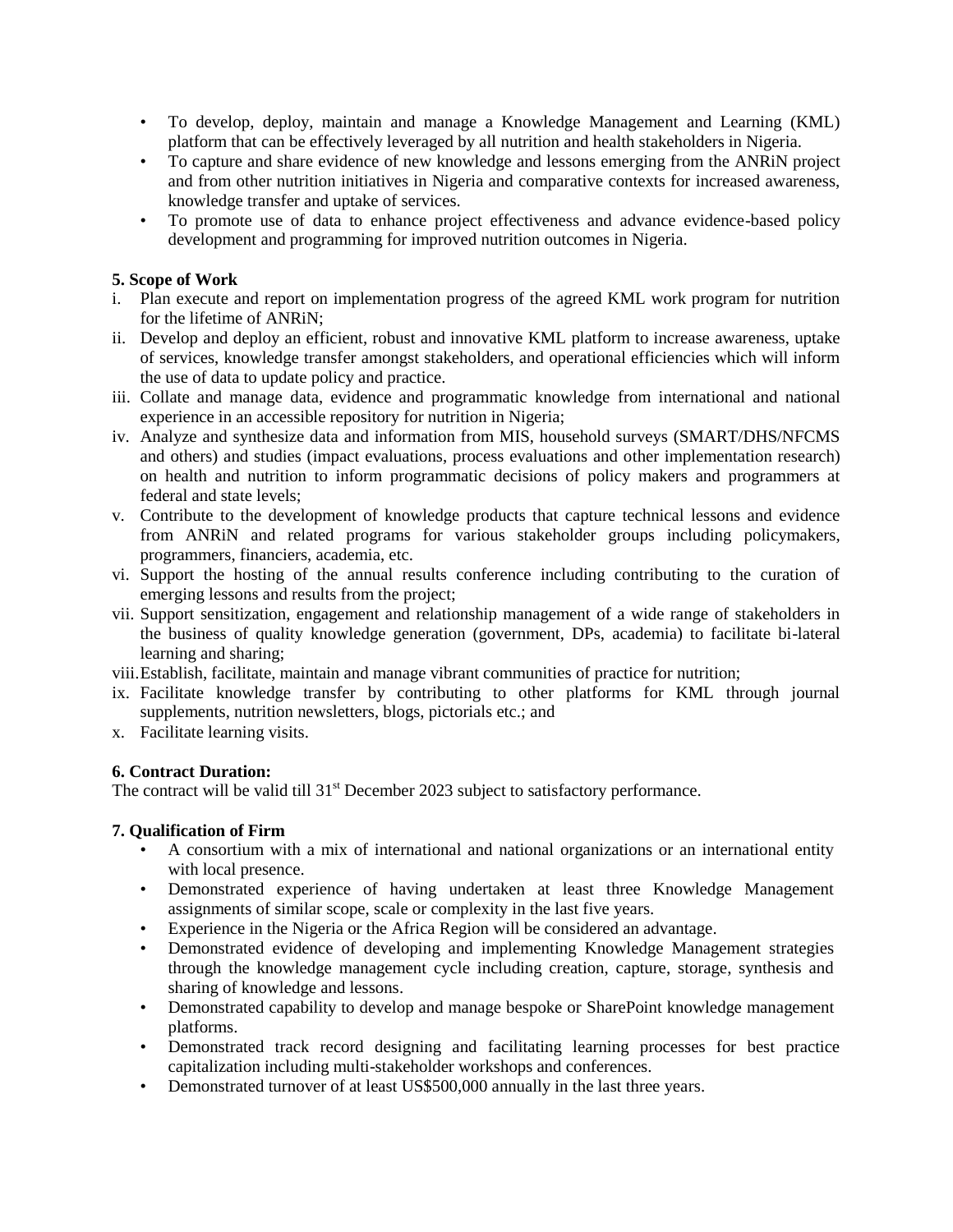- Confirmed availability of appropriately skilled experts required for the assignment on the permanent roll of the firm namely Knowledge Management Specialist, Information Management Specialist and Communications Specialist.
- Access to a repertoire of subject matter experts in nutrition; adolescent health and family planning; advocacy; social and behavior change communication; implementation research (using a range of methods); and research translation may be required on an as needed basis.

# **8. Key Personnel and Qualifications**

# 8.1**. Knowledge Management and Learning Specialist**

- A Master's degree and at least 10 years of demonstrated experience in Knowledge Management, Strategic Communications, Communications, Social Science or a related field. Certification in Knowledge Management would be an added advantage.
- Experience planning and organizing Knowledge Management and Sharing activities related to the implementation of health and/or nutrition programmes.
- Experience leading the development and dissemination of knowledge products and capacity building/information sharing activities with a broad range of stakeholders.
- Demonstrated experience coordinating maintenance of knowledge platforms with relevant health and/or nutrition content and activities.
- Experience leading data capturing and documentation of lessons and best practices for a wide range of stakeholders.
- Proven experience leading and facilitating learning activities and processes.
- Strong planning, management, facilitation, synthetical, interpersonal and communication skills.
- Demonstrated ability to collaborate across disciplines while utilizing strong communications and interpersonal skills, with evidence of ability to interact with a wide range of stakeholders.

### **8.2**. **Information Management Specialist/Data Analyst**

- A university degree (HND/BSc) in Computer Science, Statistics, Data Science, Information Science, Engineering or any other related field.
- At least five years of experience in data base, data management techniques and data analysis.
- Proven experience conducting data mining, analyses and reporting writing skills.
- Good knowledge of Data Management software including database systems and MS Office packages.
- Excellent communication skills (written and verbal) including the ability to explain complex issues to non-expert colleagues.

### **8.3. Information Technology Expert**

- A university degree (HND/BSc) in Computer Science, Information Technology, Graphic Design or any other related field.
- At least five years' experience with relevant professional experience in the field of IT.
- Demonstrated track record with web-design and development in low-resource settings.
- Demonstrated experience with design layouts and coding or programming skills using a wide range of computer software.
- Experience preparing, deploying and managing content on new media platforms.

# **8.4. Communications Expert**

- A university degree (HND/BSc) in Mass Communications, Journalism or a related field.
- At least five years' experience in public health and/or nutrition communications.
- Track record preparing, packaging, promoting and disseminating communications materials and knowledge products for various stakeholder groups.
- Demonstrated analytical, research translation and report writing skills in English, including both use of qualitative and quantitative data.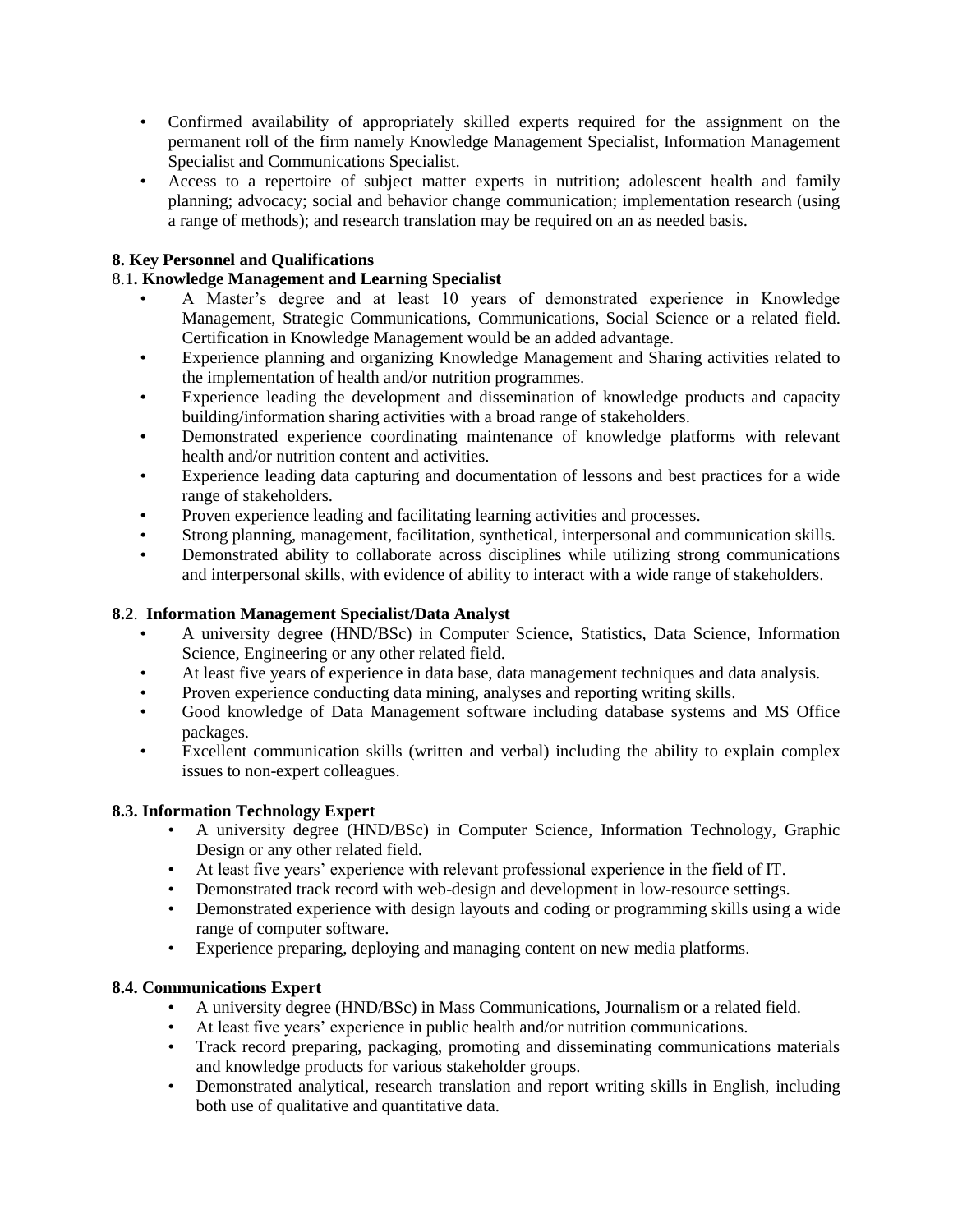### **9. Outputs**

The firm/consortium is required to produce the following:

- 1. Inception report that details strategy, roadmap and workplan for a KML work program within 15 days of signing of the contract.
- **2.** Knowledge Management Repository and Platform that is accessed by a broad range of stakeholders within 3 months of signing of the contract.
- 3. A suite of Knowledge Products including but not limited to policy briefs, white papers, reports, videos webinars, short documentaries, etc. related to various aspects of ANRIN and nutrition programming in Nigeria every six months**.**
- 4. Annual Concept Notes and Implementation Plan for the Annual Results Conferences for 2021, 2022 and 2023 (to present results of implementation research efforts in states, SMART results, and research study results, etc.).
- 5. Reports of curated best practices emanating from the results workshop and conference for 2021, 2022 and 2023.
- 6. At least one supplement on Nutrition in Nigeria and ANRiN supported efforts with an internationally reputable journal special journal supplement during the life of the programme.
- 7. At least one virtual or physical learning visits (between states or outside of Nigeria where applicable) annually.

8. Terms of Reference for the Community of Practice (COP) and Annual content calendar to guide knowledge transfer amongst different actors in the nutrition space in Nigeria through the Community of Practice.

10. At least one physical or virtually convening of the Community of Practice quarterly to disseminate new knowledge including through webinars, brown bag lunches, plenaries, etc.

### **10**. **Inputs to be presented by the client**

Most recent Reports of national population-based household surveys e.g National Nutrition and Health Survey, National Demographic and Health Survey, National Food Consumption and Micronutrient Survey etc, coordination with Nutrition Division, FMOH, timely feedback

| $S/N0$ . | <b>Deliverable</b>                                      | Deliverable due date      | <b>Payment</b> |
|----------|---------------------------------------------------------|---------------------------|----------------|
|          |                                                         |                           | proportion     |
| 1.       | <b>Inception Report</b>                                 | Two weeks from signing    | 10%            |
|          |                                                         | of contract               |                |
| 2.       | Mid-year report and submission of deliverables          | 6 months from signing of  | 15%            |
|          | due for the first half of the year $-$ Year 1, reviewed | contract                  |                |
|          | and acceptable to the Nutrition Division and            |                           |                |
|          | World Bank                                              |                           |                |
| 3.       | End of year report and deliverables due for the         | 12 months from signing of | 15%            |
|          | second half of the year $-$ Year 1, reviewed and        | contract                  |                |
|          | acceptable to the Nutrition Division and World          |                           |                |
|          | Bank                                                    |                           |                |
| 4.       | Mid-year report and submission of deliverables          | 18 months from signing of | 15%            |
|          | due for the first half of the year $-$ Year 2, reviewed | contract                  |                |
|          | and acceptable to the Nutrition Division and            |                           |                |
|          | World Bank                                              |                           |                |

### **11. Payment Schedule with expected deliverable and timeline**